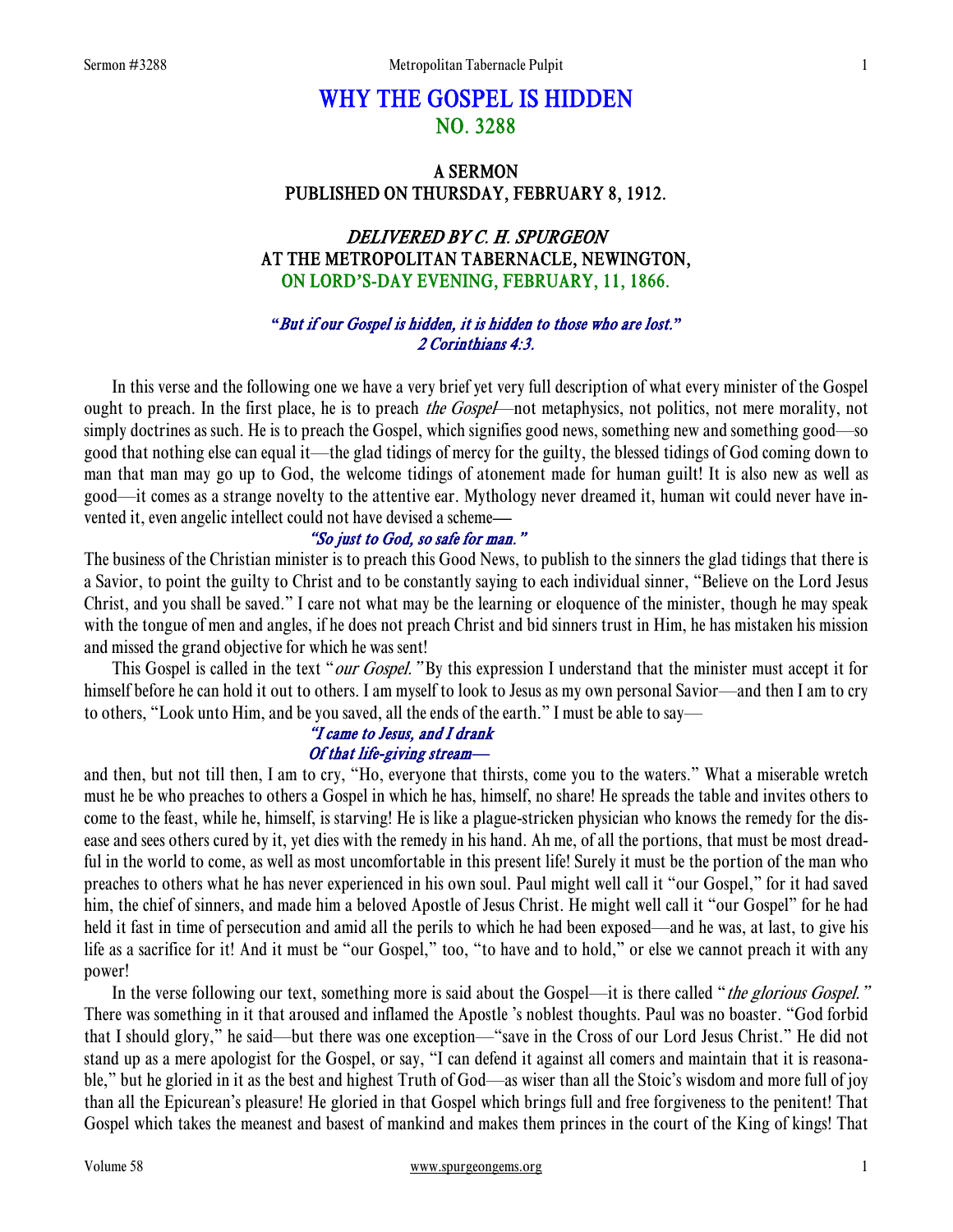Gospel which comes to men in poverty, in slavery, in the degradation of superstition, idolatry and crime—and lifts them up out of the horrible pit and the miry clay, sets their feet upon the Rock of Ages, cleanses them, clothes them, puts a new song into their mouth, preserves them from falling and, at last, brings them where they shall see the face of God and dwell forever in His Presence! It is, indeed, a glorious Gospel which can do all this! Yet, alas, the most of men are like the rooster on the dunghill who, when he found a pearl, said that he would sooner have found a grain of barley—they think more of their corn and their wine, their feasts and their mirth, than they do of the inexpressibly glorious things of the Kingdom of Heaven. Oh, that they were wise enough to perceive the glories of this glorious Gospel!

Paul further calls it "*the glorious Gospel of Christ.*" And well he might, for it is all about Christ from beginning to end! Give me a true preacher of the glorious Gospel of Christ and I will gladly listen to him. I would like him to be an educated minister if that is possible, for there is no need for my ears to be tortured by mistakes in grammar, but I do not care so much about that as about the other matter! I would sooner hear Christ's Gospel preached ungrammatically than I would hear the best philosophy set forth in the most orderly sentences, but with the Gospel of Christ left out. When the table is spread for dinner, it is well to have a clean tablecloth, china, glass and cutlery of all the right sort and in their proper places—but if there is no food on the dishes, all those other things are a mere mockery to the hungry ones who are waiting to be fed! Sooner, by far, would I go to a bare table and eat from a wooden bowl something that would appease my appetite, than I would go to a well-spread table on which there was nothing to eat! Yes, it is Christ, Christ, Christ whom we have to preach! And if we leave Him out, we leave out the very soul of the Gospel! Christless sermons make merriment for Hell. Christless preachers, Christless Sunday school teachers, Christless class leaders, Christless tract distributors—what are all these doing? They are simply setting the mill to grind without putting any grist into the hopper—all their labor is in vain! If you leave Jesus Christ out, you are simply beating the air, or going to war without any weapon with which you can smite the foe!

Dear Friend, if you are unconverted, let me pause here for a few moments to remind you that this is not a Gospel of self, nor a Gospel of works, nor a Gospel of baptism, nor a Gospel of priests, nor a Gospel of ministers, but it is "the glorious Gospel of Christ!" Forget the men who preach it if you will, but, oh, forget not the bleeding, dying Savior to whom they bid you look. Your hope must be in Him and in Him, alone! To Him would we affectionately point you and we pray the Holy Spirit to shut your eyes to everything but Him whom God has set forth to be a Propitiation for sin—

> "There is life for a look at the Crucified One! There is life at this moment for thee! Then look, Sinner—look unto Him and be saved— Unto Him who was nailed to the tree! It is not the tears of repentance or prayers, But the blood that atones for the soul— On Him, then, who shed it, believing at once Your weight of iniquities roll! We are healed by His stripes—would you add to the Word? And He is our righteousness made— The best robe of Heaven He bids you put on, Oh, could you be better arrayed? Then doubt not your welcome, since God has declared There remains no more to be done! That once in the end of the world He appeared And completed the work He begun."

With this rather long introduction, I now come to the three points upon which I am going to briefly speak, but very solemnly, for I think they concern many of you who are here, tonight. So, firstly, I ask, why is this Gospel hidden from some people? Secondly, what is the state of those from whom it is hidden? And, thirdly, what is to be feared concerning them in the future?

I. First, then, WHY IS THIS GOSPEL HIDDEN FROM SOME PEOPLE?

It is evident that there are some persons in the world who do not understand the Gospel—and I will venture to say that the Gospel is never understood until it is received. You might have thought that men could very readily understand anything as simple as, "Believe, and live," yet those of us who have been converted must confess that we did not under-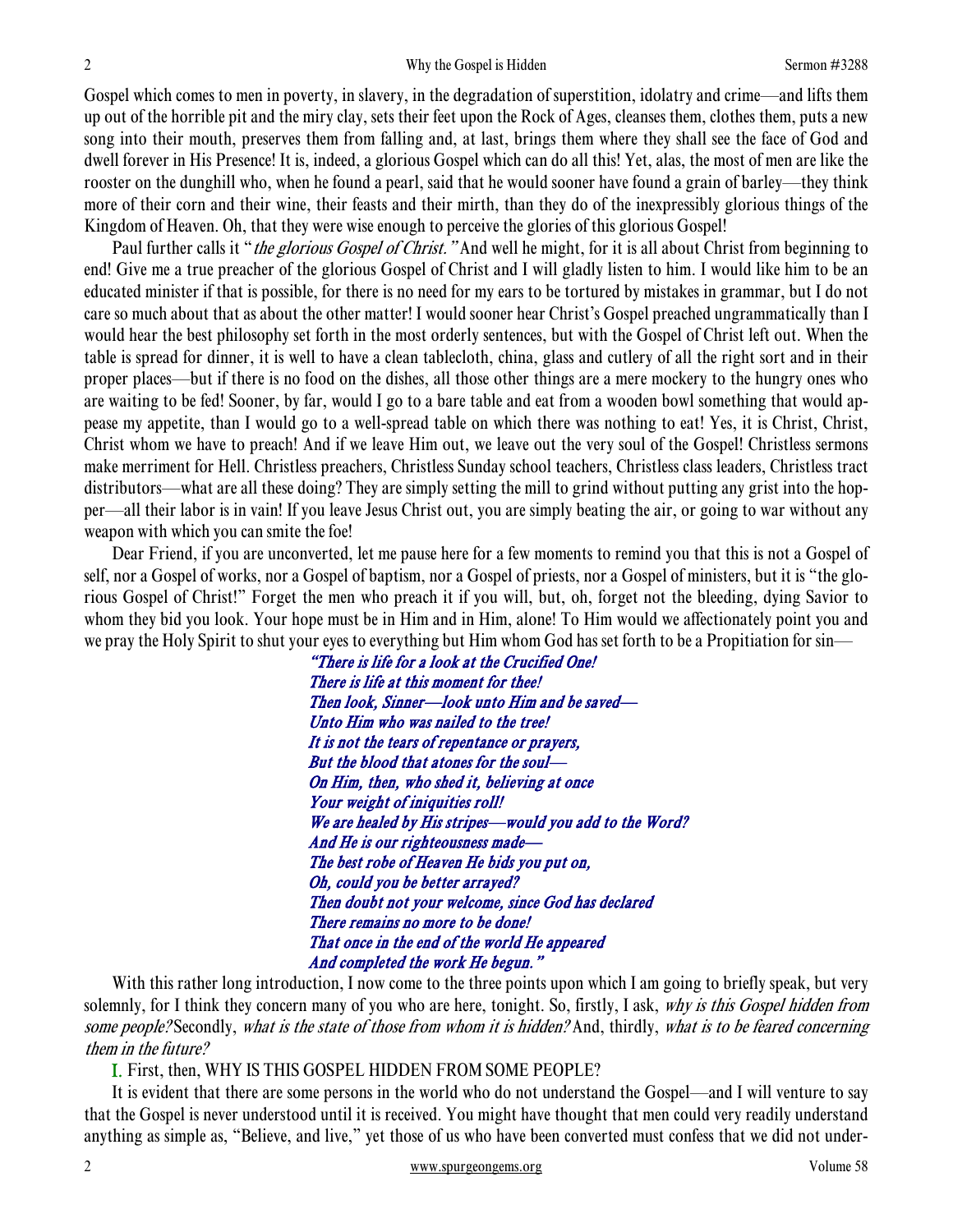#### Sermon #3288 Sermon #3288 Why the Gospel is Hidden 3

stand the Gospel until we received it. I am sure that I never fully comprehended the plan of salvation until I believed in the Lord Jesus Christ. And when I did believe, the whole matter seemed so simple that I wondered why I had not understood it before! You notice that the Apostle decreed that it was not his fault that the Gospel was hidden from some people. And although we would not put ourselves on a level with any Apostle, we are as clear upon this point of plain speaking as any Apostle who ever lived! If "our Gospel" is hidden from any of our hearers, it is not because of the fine language that we use! We fear that there *are some* who, in preaching the Gospel, indulge in such eloquent oratory that their Gospel is hidden from their hearers—but this is not a sin which can be laid at our door. We use what Whitefield called, "market language." We use a great many more Saxon words than Latin words. If we had to find out the Gospel through the types and symbols of the Law, we might have a difficulty in understanding it, but the Gospel we have to preach is simply this, "Believe on the Lord Jesus Christ, and you shall be saved. Trust in Him as suffering as a Substitute in your place and you shall be saved." Can anything be more simple than that? We try to use the plainest similitudes so as to bring the Truth of God within the comprehension of the weakest of our hearers. We make it a matter of conscience, as in the sight of God, to speak to men very simply so that each one, after he has heard the message, is compelled to admit that it has been delivered to him very plainly. How is it, then, that you do not understand it?

Certainly, *it is not because we hide the Gospel in a long roll of ceremonies*. We have never said to you, "You must be christened in your infancy, you must have sponsors to promise all sorts of things in your name and then, as you grow up, you must be confirmed and must take the responsibility upon yourselves." Oh, no! We have never talked like that! We point you to the Divinely-Inspired Bible and tell you that all you need to know is plainly recorded there. We point you to the Eternal Word who became Incarnate and we say, with all the emphasis of which we are capable—

#### "None but Jesus

#### Can do helpless sinners good!"

We bid you not to trust in forms and ceremonies, but to look alone to Jesus Christ and Him Crucified, so that it cannot be for lack of plainness that the Gospel is not understood!

And again, *it cannot be because of any obscurity in the Gospel, itself.* I will venture to say that there is no proposition in the world more simple than the one which the Gospel sets before us. The formula, "Twice two are four," is so simple that a child's mind can understand it. And the degree of intellect which can comprehend is sufficient—so far a intellect is concerned—to comprehend Paul's declaration, "This is a faithful saying, and worthy of all acceptation, that Christ Jesus came into the world to save sinners." Or John's, "He that believes on the Son has everlasting life." To trust Jesus Christ, as far as it is an intellectual act, is a matter that does not require the slightest education—there is no need to sit down and calculate. Here is Jesus Christ standing in the sinner's place. God punished the sinner's guilt upon Christ instead of upon the sinner—all that the sinner is bidden to do is to trust Christ to save him—and, as soon as he does that, he is saved! What could be simpler than that? I grant you that as the Gospel is sometimes preached, there is obscurity in it, but there is no obscurity in the Gospel, itself! Well then, if it so, and it is, why is it that the Gospel is hidden from some people? And the answer is that "the god of this world has blinded the minds of those who believe not." Let us see how this is.

First of all, the Gospel is hidden from some men because they have never felt sin to be an evil. "Why," they say, "do you talk to us about the punishment of sin? Why do you tell us that God punished His own Son in the place of sinners? We believe in the universal fatherhood of God, so we have no need of any Doctrine of Substitution." So *you* think that it is a small thing to offend the Most High God, but He thinks it is a very great thing! You consider that sin is a mere trifle, scarcely worth thinking about, but God regards it as exceedingly sinful—an evil and an accursed thing which He will, by no means, pardon except in them who trust His Son, the Divinely appointed Substitute and Savior. If you realized what sin is, you would soon understand the Gospel! If the Holy Spirit shall teach you that sin is the most deadly and most damnable thing of which you can conceive, you will at once understand the Glory of the Gospel that shows how you can be completely delivered from its curse, penalty and power through the mercy of God in giving His only-begotten Son to die in your place! You love sin—that is the fact of the matter—and you suppose that one is no more offensive to God than it is to yourself. Fool that you are, you are fascinated by the serpent that has filled your veins with the venom which shall burn in you forever and ever unless you shall look by faith to Him who was lifted up upon the Cross even as Moses lifted up the bronze serpent in the wilderness that all who looked upon it might live! May God give you Grace to see sin

#### Volume 58 www.spurgeongems.org 3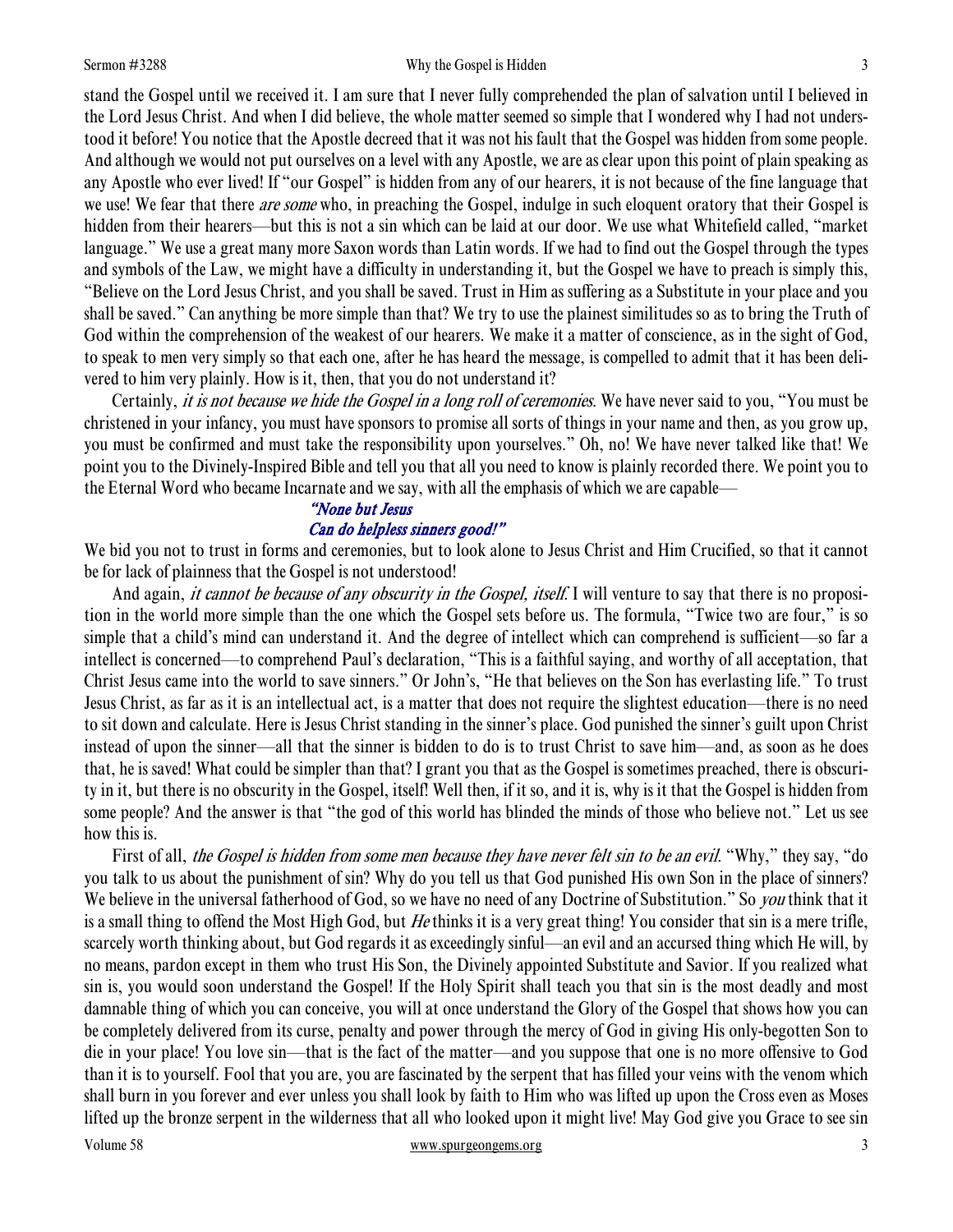as it really is in His sight, for then will you realize your need of a Savior and you will give heed to the Gospel which bids you believe in Him that you may be saved!

Another reason why men do not understand the Gospel is that *they do not understand themselves*. Some of you who are here tonight think that you can save yourselves. I know what your thoughts are—they are to this effect—that if you do your best, if you say your prayers, if you attend church or chapel, if you give some to the poor, then you will go to Heaven. You have not yet learned that all you do is tainted with the leprosy of sin and, therefore, cannot be acceptable to God! Your best works are bad since you do them with the motive that you may be saved by them—selfishness, therefore, is at the bottom of them all! You are not serving God by your good works! You are all the while trying to serve yourselves. If you knew yourselves better, you would know that all your works are nothing but sin until the Holy Spirit brings you to know your *need* of Christ—and then to *know* Christ as the very Savior you need! If I am not in need, I have no need of the gifts of charity. And if you do not know how needy you are *spiritually*, you will never apply to Christ for aid. But once let the real needs of your soul stare you in the face—that you realize that you are "wretched, and miserable, and poor, and blind, and naked," then the simple Gospel message, "Believe on the Lord Jesus Christ, and you shall be saved," will be so welcome to your soul that it will almost leap out of your body to lay hold of it!

Yet another reason why men do not understand the Gospel is *because their will is not subdued*. "We want to know," they say, "why the requirements of the Gospel are so strict." Oh, Sirs, that is not the language for you to use to your God! The message to you is, "Except you are converted and become as little children, you shall not enter into the Kingdom of Heaven." That hectoring spirit which says, "Why is this the only way of salvation? Why is this precept enjoined? Who is the Lord that we should serve Him?"—that spirit has been the eternal ruin of many! There is no likelihood that you will ever understand the Gospel while you are of this humor. Come down, Man, come down—there is no blessing for you while you set yourself up high! May the Lord make you know the corruptions and abominations which dwell in your heart that, in the Presence of the thrice-holy God, you may demean yourself after another and a humbler fashion! But while that wicked will of yours says, "I will not do what God requires," there is no hope whatever that you will be able to understand the Gospel!

There are some who cannot understand the Gospel *because it interferes with their worldly interests*. If you take a sovereign out of your pocket and cover the word, "God," in your Bible with it, of course you cannot see the word! There are a great many men who never seem to see anything beyond pounds, shillings and pence—they never look above their ledgers—they never rise to anything that is Godlike and Divine. They have no more spirituality than so many pigs at a trough! They say they cannot understand the Gospel, but how can they when their understanding has been eaten through and through with the canker of their gold? There are many here to whom I am a stranger, but I should like to put this question to any of you who do not understand the Gospel—Is there not in your hearts a desire *not to* understand it? Is it not a sorrowful fact that many of you do not comprehend Gospel preachers because you do not want to trouble yourselves by comprehending them or have an uneasy consciousness that Gospel Truth and your pleasures will not agree? You are like men who are on the way to bankruptcy, but who dare not examine their books to see how they stand! Yet did you ever know a man retrieve his position by refusing to look his difficulties in the face? Is it not the most sensible plan to know the worst of your case and to know it at once? I have known some who did not want to understand the Gospel because they were engaged in a business which would not bear examination. There are others who are hindered by their besetting sins. If the Lord Jesus Christ would grant pardons and yet allow men to keep their sins, what a host of disciples of that sort He might have! But He says that though sin is as dear to us as our right arm, it is to be cut off—and though it is as precious as our right eye, it is to be plucked out! Yet many will not agree to these conditions and, therefore, the Gospel is hidden from them.

II. Now I must try very briefly to answer the second question, WHAT IS THE STATE OF THOSE FROM WHOM THE GOSPEL IS HIDDEN?

Paul says that *they are lost*—"If our Gospel is hidden, it is hidden to those who are lost." But, Paul, are you not very uncharitable in saying that men are lost? Preachers nowadays tell them that they will all get to Heaven at last. Ah, Beloved, the Apostles knew nothing of this modern, maudlin "charity!" They said, as their Master said before them, "He that believes not shall be damned." Our Lord Jesus Christ knew that there was no alternative between believing and being lost. But in what sense are they from whom the Gospel is hidden, lost?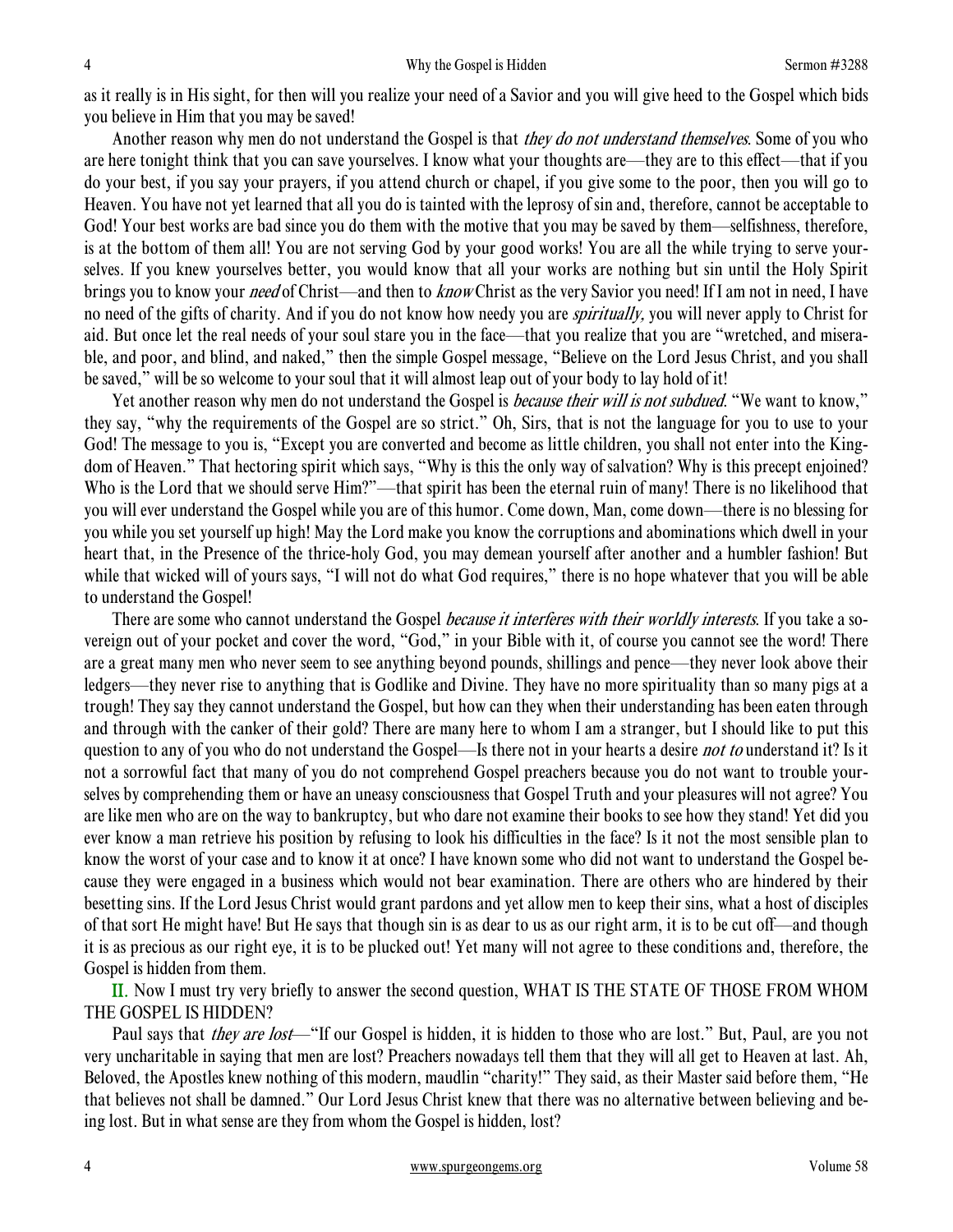#### Sermon #3288 Sermon #3288 Sermon #3288 Sermon #3288 Sermon #3288 Sermon #3288 Sermon #3288 Sermon #3288 Sermon #3288 Sermon #3288 Sermon #3288 Sermon #3288 Sermon #3288 Sermon #3288 Sermon #3288 Sermon #3288 Sermon #3288 S

Well, first, *they are lost to the church*. You may be a subscriber to the funds of the church, you may attend the service of the church, you may even be an ardent admirer of the preacher and find a certain measure of interest in listening to his discourses. But if the Gospel is still hidden from you, if you do not understand it and believe on the Christ of whom it speaks—you are lost to the church of which many around you are members—and if you remain as you are, you will be lost to the one great Church of the first-born and will never form a part of the general assembly of the redeemed around the Throne of God above!

It is a dreadful thing for anyone to be lost. I do not know if there is a more dreadful word in the English language than that word, "lost." Do you remember, my Friend, when you came home from work one night and your wife met you with the sad news that your little Mary was lost, how you hurried from one police station to another? And your poor distracted wife went tearing up and down one street after another seeking for tidings of your lost child! It was her misfortune to be lost in *that* sense, but I hope you may never have a child lost in a sense in which it shall be her *crime* when the mother, night after night, searches the cold streets for any trace of her poor lost daughter! Ah, Sinner, you are lost to God in that sense. You have turned away from Him who made you. You have despised the love that He has lavished upon you. You have forgotten all the care that He has taken of you. I am quite sure that you are not happy while you are thus lost—how can you be happy? You are not at rest. Your soul is like a ship drifting in a storm with neither a rudder to guide her, nor an anchor to hold her and unless the Lord shall mercifully interpose to save you, you will be lost forever!

What a mercy it is, Sinner, that you are not yet "lost" in the full meaning of that term, as you soon will be if you do not repent of your sin and turn unto the Lord! But even now it is a terrible thing to be lost in any sense—and if you are not saved, you are lost—you must be either the one or the other, you cannot be partly saved and partly lost! I will ask every one of you again tonight to do what I asked my congregation once before to do. You are either lost or saved, so will you definitely decide which word applies to your case and write it down and sign your name to it? I remember that on the previous occasion when I made this request, there was one Brother, who, after sincere heart searching, felt that he was lost, so he wrote down that word and signed his name below it. When he had done so and looked at the word, "Lost," written with his own hand, and with his signature appended to it—and felt that it might be brought forward as evidence against him at the Last Great Day, it broke the heart that had never been broken before and brought him as a true penitent to the Savior's feet, so that before that night passed away he could write himself down as, "Saved," just as truthfully as he had before acknowledged that he was lost! I pray that this Brother's experience may be repeated in many of you here. Do not hesitate to look thoroughly into your own case. If you are saved, it is not difficult for you to know that you are. And if you are not saved, it is well that you should know it at once! If you think you are saved when you are not, your ruin will be all the more terrible because you had not the courage to find out the truth! If there is any doubt about the matter, let it be cleared up at once. Go to Jesus Christ this very moment! Confess your sin to Him and trust to His precious blood to wash it all away! And then you will be no longer lost, but shall be saved in the Lord with an everlasting salvation!

III. Now, in a few closing sentences, let me answer the third question, WHAT IS TO BE FEARED CONCERNING THOSE FROM WHOM THE GOSPEL IS HIDDEN?

It is to be feared that in addition to their natural blindness, a second film has been cast over their eyes by "the god of this world." That is a very remarkable expression, "the god of this world." Does this world, then, really worship the devil? There are devil-worshippers in certain far-off lands—and we hold up our hands in horror and say, "What shockingly bad people!" Yet there are also many devil-worshippers in this land! The lover of pleasure—what is he better than a devil-worshipper? It is the devil in his best suit of clothes whom some people worship, but it is still the devil! Worship the devil with the golden hoofs, but it is the same devil all the while! If I were to be lost, it would make little difference to me whether I was lost in a gold mine, or in a coal mine. If I were to break my neck on a slab of gold, it would be no better for me than breaking it upon a slab of stone! So, if you are lost, you will find little comfort in the thought that you are lost in a more respectable way than others are!

Volume 58 www.spurgeongems.org 5 When "the god of this world" comes to a man who is already blind by nature, he seeks to "make assurance doubly sure" by bandaging his eyes so securely that the Light of the Gospel shall be still more completely hidden from him! If such a man attends a place of worship, the devil persuades him that he is not a sinner, so that he need not take to him the preacher's warnings and exhortations. Another says, "I don't intend to trouble about any of these things—my one aim is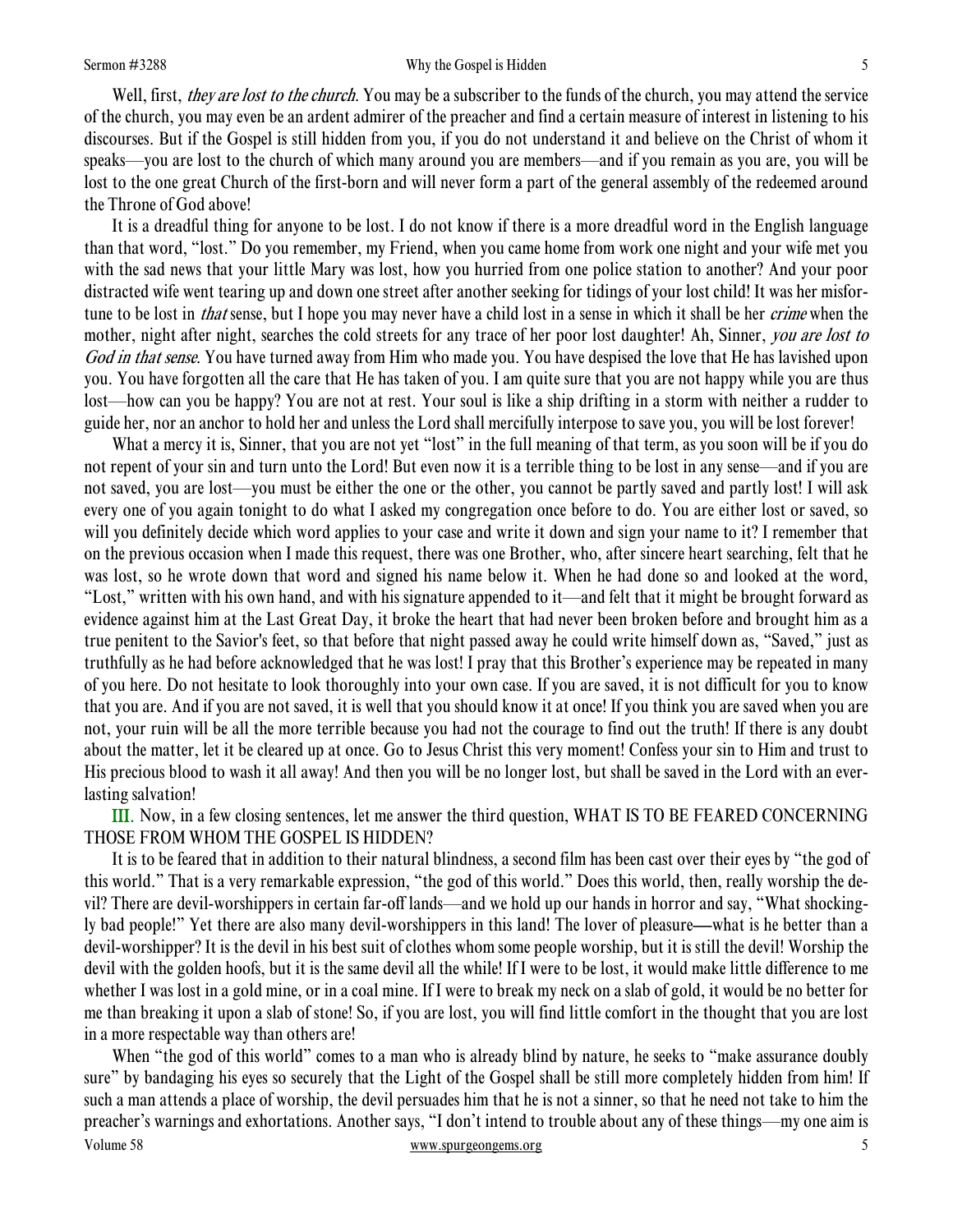to get on in the world." Yes, just so, "the god of this world" has blinded his eyes! So effectually does Satan blind the man that he cannot see his own depravity! O Soul, what shall it profit you if you shall gain the whole world, and yet be lost forever? What if you shall die upon a bed of down and wake up among the lost in Hell? May God give all of us the Grace to look upon the two worlds in their proper light! If the next world is only a trifle, trifle with it! If this world is everything, make everything of it! As you possess an immortal spirit, think well where that spirit is to spend eternity. As all have sinned and come short of the Glory of God, you are a sinner and you need salvation, so do, I entreat you, trust in Him who alone can save the guilty, "for there is none other name under Heaven given among men, whereby we must be saved," but the name of Jesus—and He is able to save unto the uttermost all who come unto God by Him. I said just now that I do entreat you to trust in Him, and so I do, yet this is not half so much my business as it is yours. The preacher of the Gospel ought to be in earnest, but when he has faithfully delivered his message, the responsibility is transferred to his hearers. As the Lord lives, I will take no responsibility of yours upon myself—to our own Master you and I must stand or fall! But, as your fellow man. As one who devoutly desires that you should not be lost, I do beseech you to seek Divine Grace from God to get rid of the scales from your eyes so that you may see sin, salvation and everything else as they are in His sight—and may look to Jesus and find eternal life in Him!

Some of you young men are perhaps going to Oxford or Cambridge. Well, study hard, be senior wranglers if you can, but with all the knowledge that you may acquire, do get a clear understanding of eternal things and seek the wisdom that comes from above. When you wear the degrees which earthly knowledge will procure for you, may you also wear the higher degree which God shall confer upon you as the children of the Kingdom, children of God by faith in Christ Jesus! Sit at the feet of divines and philosophers if you will, but also sit at the feet of Jesus and learn of Him, for so shall you have honor and glory that shall last forever! Seek after the honor which comes from God—which can only be found by believing in Jesus and seeking to please Him in all things!

My time has gone and your time for repentance and faith is almost gone. May the realities of eternity be deeply impressed upon us all—and may we be prepared—when death shall summon us to stand before God, to prove that the Gospel was not hidden from us, so that we may not be among "those who are lost." May God save us, by His Grace, for Jesus' sake! Amen.

# EXPOSITION BY C. H. SPURGEON: 2 CORINTHIANS 4; 5:1-9.

2 Corinthians 4:1-2. Therefore, seeing we have this ministry, as we have received mercy, we faint not; but have renounced the hidden things of dishonesty, not walking in craftiness, nor handling the Word of God deceitfully; but by manifestation of the Truth commending ourselves to every man's conscience in the sight of God. Paul's description of his own ministry and also that of Timothy should be true of every servant of Jesus Christ! There must be no dishonesty, or craftiness, or deceit about the minister of the Word of God—and it is by the manifestation of the Truth of God that he must commend himself to every man's conscience in the sight of God! He may not win every man's approval, yet even those who differ from him must perceive his loyalty to his Lord.

3, 4. But if our Gospel is hidden, it is hidden to those who are lost: in whom the god of this world has blinded the minds of them which believe not, lest the light of the glorious Gospel of Christ, who is the image of God, should shine unto them. [See Sermons #1663, Volume 28—THE TRUE GOSPEL IS NO HIDDEN GOSPEL and #2304, Volume 39—BLINDED BY SATAN—Read/download the entire sermons, free of charge, at http://www.spurgeongems.org.] The light of the Gospel is so glorious and bright that it is only hidden from those who have been blinded by Satan, "the god of this world." The only hope for them is to believe in Jesus who can give sight to the spiritually blind as easily as He gave sight to the physically blind when He was here in the flesh.

5. For we preach not ourselves, but Christ Jesus the Lord; and ourselves your servants for Jesus' sake. "Christ Jesus the Lord" is to be the great theme of our preaching! And when it is so, we naturally take our right position with regard to our hearers, as Paul and Timothy did—"and ourselves your servants for Jesus' sake."

6, 7. For God, who commanded the light to shine out of darkness, has shined in our hearts to give the light of the knowledge of the Glory of God in the face of Jesus Christ. But we have this treasure in earthen vessels, that the excellency of the power may be of God, and not of us. God might have put the priceless treasure of the Gospel into the golden vessel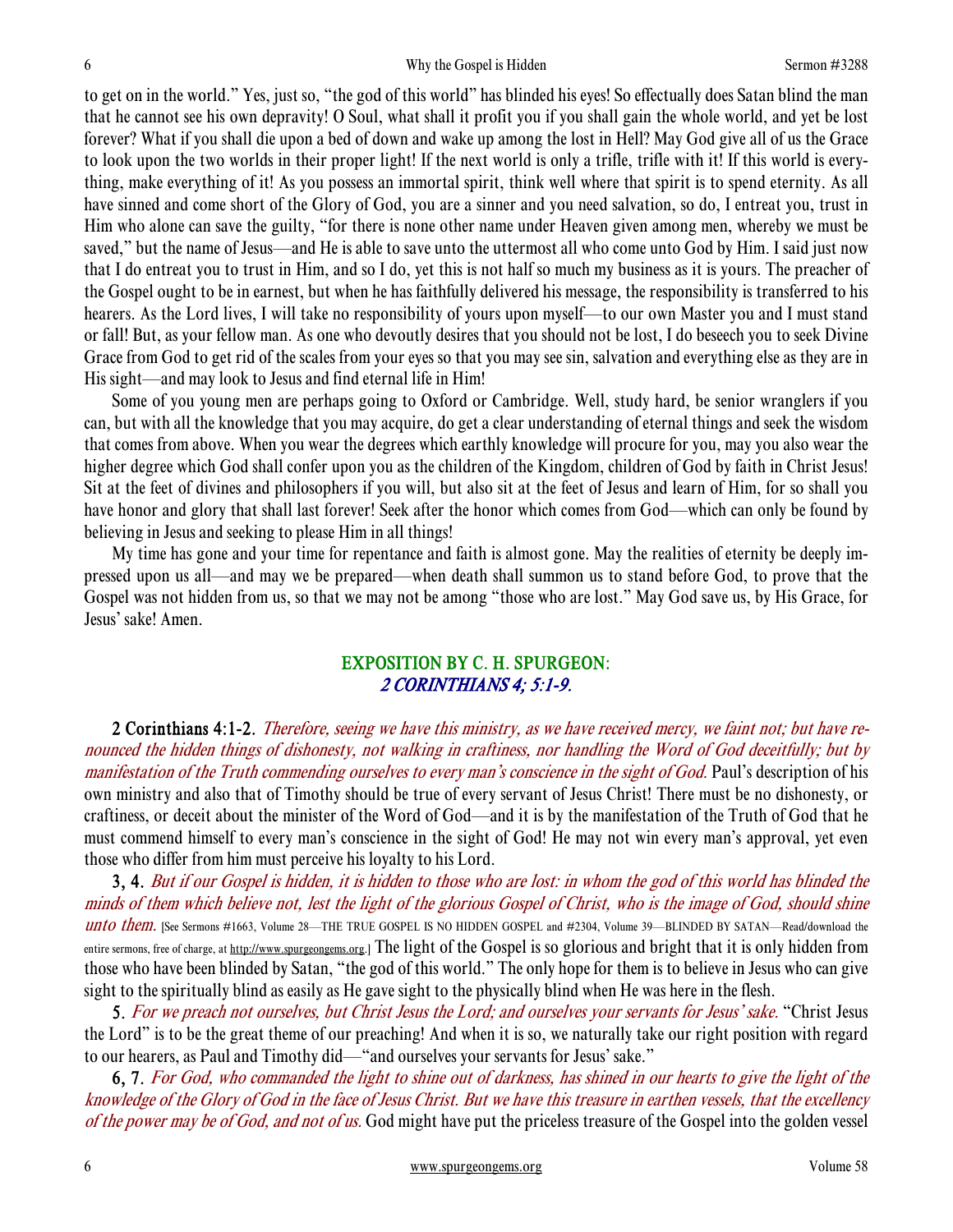#### Sermon #3288 Sermon #3288 Why the Gospel is Hidden 7

of cherubim and seraphim—and He might have sent angels who would never suffer, who would never err, who would never sin—to preach the Word. But instead of doing so, He has chosen to send the Gospel to men by commonplace beings like themselves. "We have this treasure in earthen vessels," and this redounds much to God's Glory and, dear Friends, the great objective of the sending of the Gospel into the world is the Glory of God! He would manifest His mercy to men that His mercy might be glorified and, therefore, He has committed the Gospel not to the trust of perfect men, but to the trust of poor, shallow, earthen vessels like ourselves!

8, 9. We are troubled on every side, yet not distressed; we are perplexed, but not in despair; persecuted, but not forsaken; cast down, but not destroyed. The Apostle is here speaking for himself and all the members of the Apostolic college and, also, for all the early saints. They appear to have been very much troubled and sometimes to have been very much perplexed. I meet with certain brethren, now and then, who have no troubles—they are so supremely wise that they are never perplexed and so eminently holy that they do not appear to belong to the ordinary democracy of Christianity—but are altogether supernatural beings! Well, I do not belong to their clique and it does not seem to me that Paul and the Apostles and the early Christians did. Those great pioneers of the Church of Christ were men who were troubled on every side—perplexed, persecuted, cast down—in fact, they were men of like passions with ourselves!

10, 11. Always bearing about in the body the dying of the Lord Jesus, that the life, also, of Jesus might be made manifest in our body. For we who live are always delivered unto death for Jesus' sake, that the life, also, of Jesus might be made manifest in our mortal flesh. So you see, Brothers and Sisters, to have an anticipation of death upon one is no hindrance to one's work, but a great help to it—to bear about in our body the dying of the Lord Jesus is a great help towards the manifestation of the life of Christ! When we begin to reckon that we shall live long, we are very apt to live loosely. But to live as though tomorrow might be the Judgment Day, or as though today the King might come in His Glory—that is the style of living which is the best of all! "A short life and a holy one"—lengthened as God may please, but reckoned by us as short even at the longest—may that be the Christian's motto. As the worldling says, "A short life and a merry one." But we say, "A short life if God so wills it, but a holy one whether it is long or short."

12. So then death works in us, but life in you. These Apostolic men lived as if they were on the borders of the grave—lived expecting to die a cruel death—and in this way spiritual life was brought to the Corinthians and others who witnessed their holy lives and heroic deaths.

13-16. We, having the same spirit of faith, according as it is written, I believed, and therefore have I spoken; we also believe, and therefore speak; knowing that He who raised up the Lord Jesus shall raise us up, also, by Jesus, and shall present us with you. For all things are for your sakes, that the abundant Grace might through the thanksgiving of many redound to the Glory of God. For which cause we faint not; but though our outward man perishes, yet the inward man is renewed day by day. As the flesh goes down, so, by God's Grace, the spirit goes up! You know that there are heavy weights that keep men down to the earth, but he who understands mechanics knows that by the use of wheels and pulleys those same heavy weights may be made to lift a man—and God often makes the weights and burdens associated with bodily decay lift up the inward spirit.

17, 18. For our light affliction, which is but for a moment, works for us a far more exceeding and eternal weight of Glory while we look not at the things which are seen, but at the things which are not seen: for the things which are seen are temporal; but the things which are not seen are eternal.

2 Corinthians 5:1, 2. For we know that if our earthly house of the tabernacle were dissolved, we have a building of God, an house not made with hands, eternal in the heavens. For in this we groan. In this poor body it is our lot often to groan, but the groan is a hopeful one, for it is a birth-pang and it will bring joy in due time—"For in this we groan."

Volume 58 www.spurgeongems.org 7 7 2-6. Earnestly desiring to be clothed upon with our house which is from Heaven: if it is that being clothed we shall not be found naked. For we that are in this tabernacle do groan, being burdened: not for that we would be unclothed, but clothed upon, that mortality might be swallowed up of life. Now He that has worked us for the same thing is God, who also has given unto us the earnest of the Spirit. Therefore we are always confident. That is a blessed experience, "always confident." There are some Christians who are *never* confident and some who are afraid of being confident. I know some who, if they see this holy confidence in other Christians, begin to tremble for their eternal safety. Never mind about them, Brothers and Sisters—if God gives you a holy confidence in Him, hold fast to it and do not let it go, whatever anyone may say!